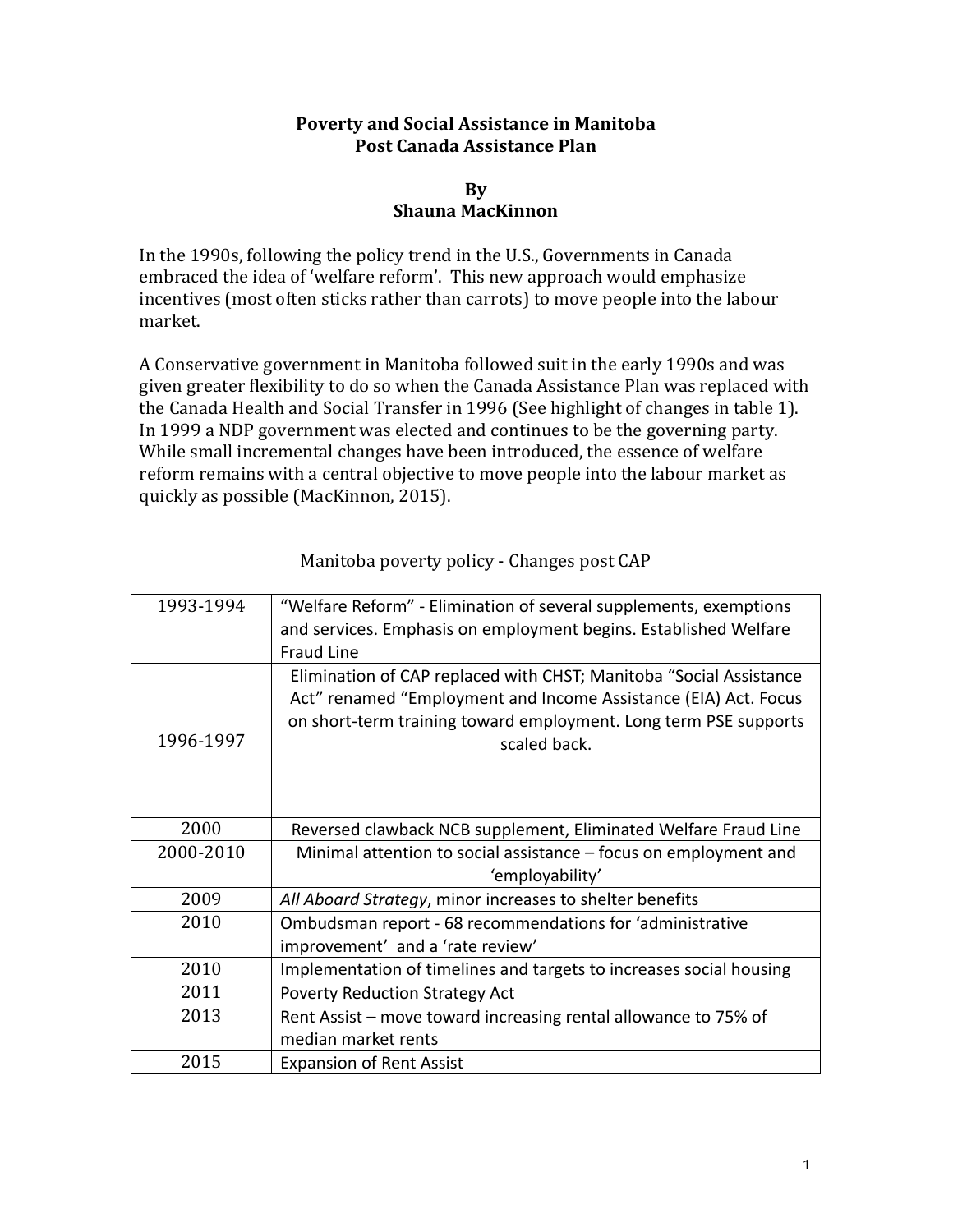Since the elimination of CAP Manitoba has continued on the path of 'work-first' welfare policy. More recently there have been small incremental changes to social assistance arguably resulting from the policy advocacy efforts of grassroots antipoverty organizing including Make Poverty History Manitoba and the Right to Housing Coalition.

Following the lead of other provinces east of Manitoba, and as a result of pressure from a growing number of community groups, the Manitoba government implemented the *All Aboard*: *Manitoba's Poverty Reduction Strategy* in 2009.

There have been several policy and program changes aligned with Manitoba's *All Aboard Strategy.* The strategy outlines four central pillars including: 1. Safe, Affordable Housing in Supportive Communities 2. Education, Jobs and Income Support emphasising "Key actions and programs need to focus on skills development, literacy supports, transitions from unemployment to work, education and training opportunities and incomes supports." 3. Strong, Healthy Families Strong; and 4. Accessible, Co-ordinated Services

Arguably the main focus related to individuals and families on social assistance has been on program and service expansion aligned with employment objectives with the goal to address poverty and income through employment. Income supports has been less of a focus of social assistance policy with very minor changes in rates since 1992 primarily benefitting persons with disabilities.

Recognizing the reality that low-wages are a central issue for people living in poverty, the Manitoba government has made incremental changes to the minimum wage regularly since 1999. The current rate of \$10.70 per hour puts Manitoba in the middle of the pack in Canada. When cost of living and other government supports are considered, Manitoba's minimum wage earners fare better than minimum wage earners in most other provinces and territories.

As shown in the following table we have seen a decrease in poverty generally in Manitoba since 1999, with brief increase following the 2008 economic crisis, followed by decline.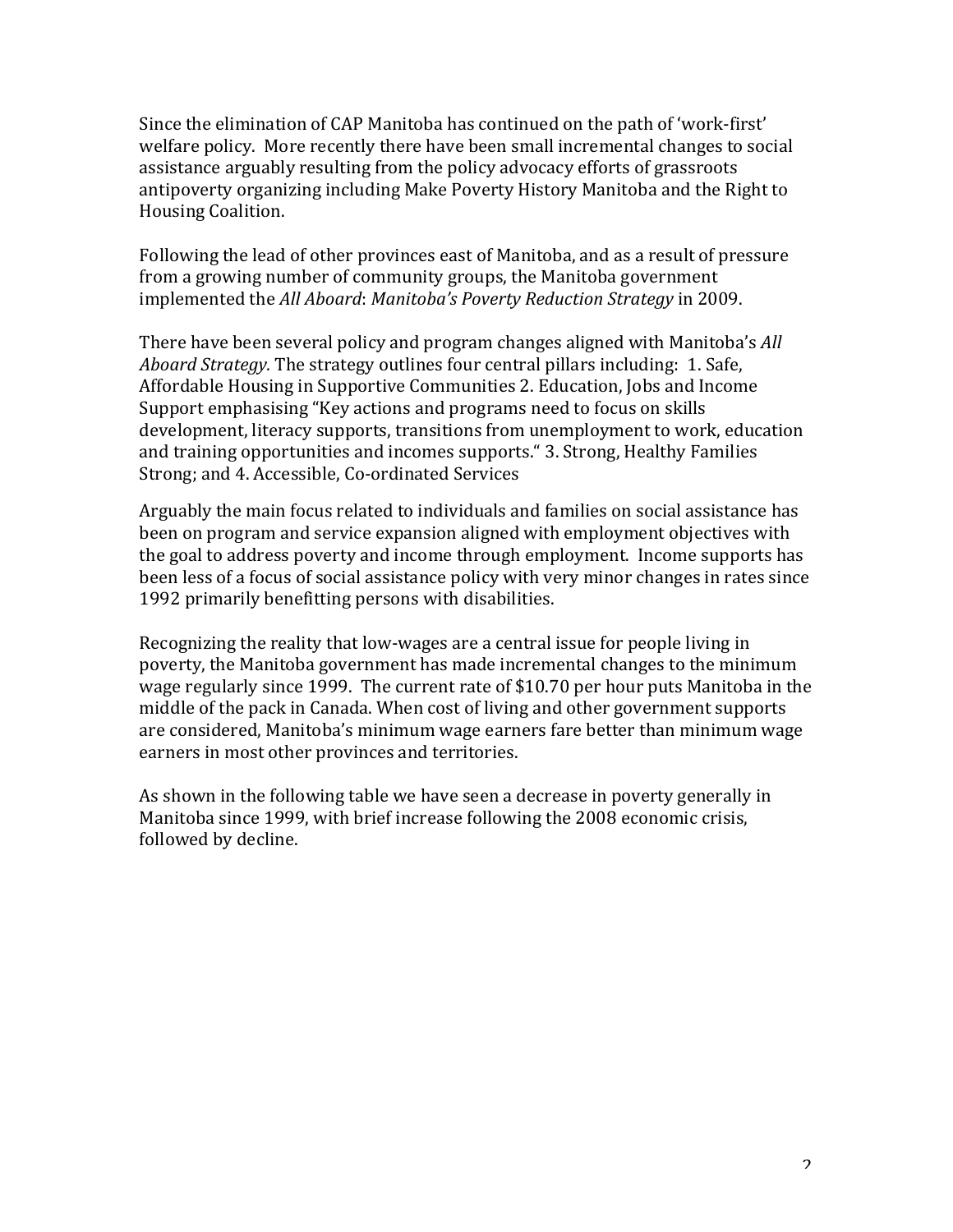

in 2015, the focus of income assistance under the NDP government remains consistent with the principle of "work-first" with an emphasis on 'labour market participation' 

Opportunities for education and training for income assistance recipients continues to emphasise short term, labour market focused training supported at the discretion of Employment and Income Assistance workers.

Manitoba government has been resistant to changes and arguably have taken action as a result of community pressure. Manitoba has a very vocal and strategic antipoverty movement (See Bernas and Mackinnon, forthcoming) which has produced two consecutive reports titled The View From Here: Manitobans Call for A Poverty Reduction Plan (2009 and 2015), endorsed and advocated for by upward of 90 community based organizations across the province. The Right to Housing Coalition has actively and successfully campaigned for increases in social housing; and the Employment and Income Assistance Network lobby for 'rate review'.

## **Moving Forward**

The Manitoba government announced in its 2015 budget a movement toward a guaranteed annual income for persons with disabilities and to a number of initiatives proposed in the *View From Here.* However there is an election in the spring of 2016 and progress on these promises will depend on whether the current government is re-elected.